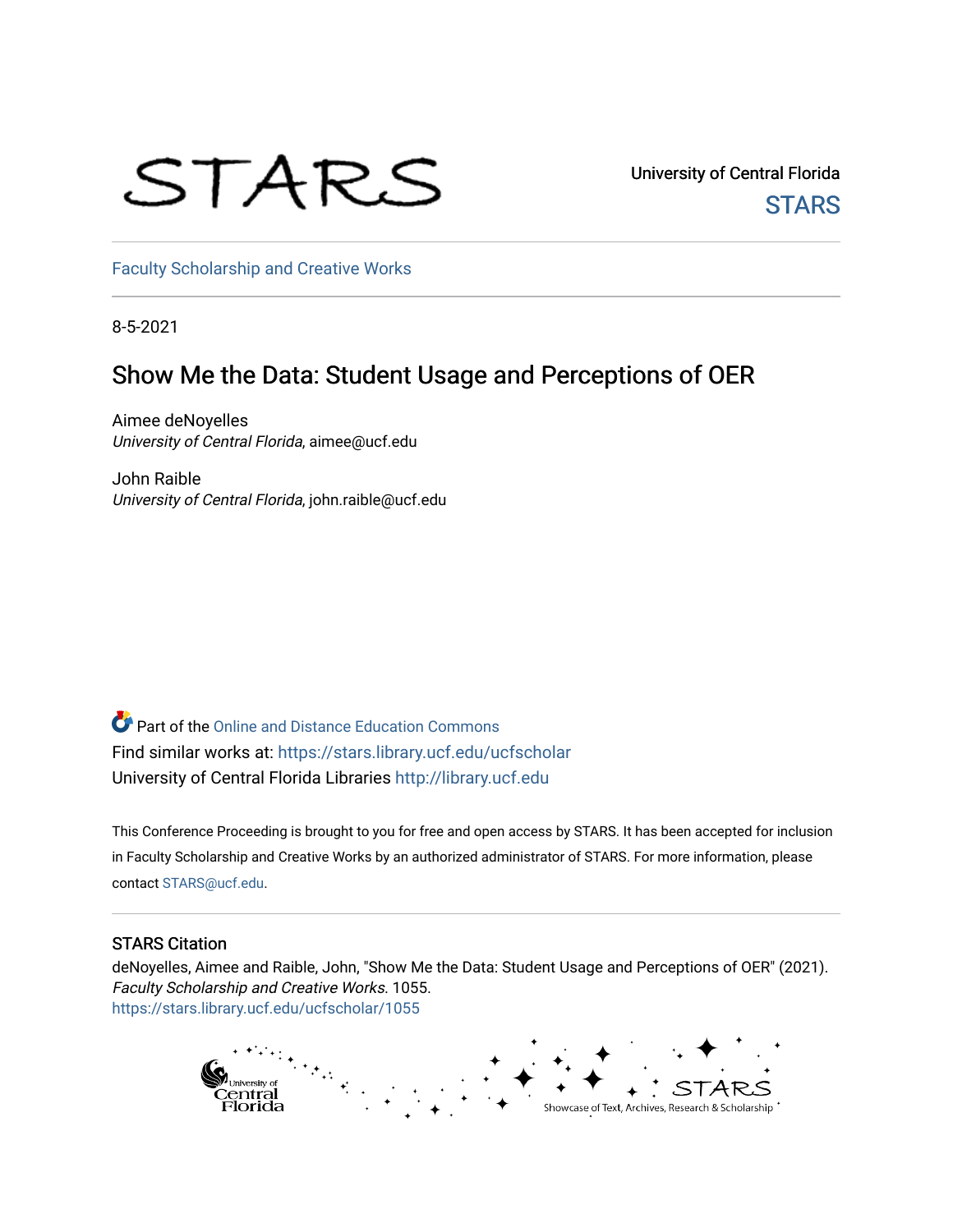#### **Show Me the Data: Student Usage and Perceptions of OER**

Aimee deNoyelles, EdD Senior Instructional Designer University of Central Florida

John Raible Associate Instructional Designer University of Central Florida

#### **Background**

Students in higher education have struggled with the increasing price of textbooks and course materials for the last decade. A 2018 survey of 24,000 Florida college students found that 64% of students did not purchase the required textbook, 43% took fewer courses, and 36% earned a poor grade due to the high costs of textbooks (Florida Virtual Campus, 2018). These figures demonstrate that textbook costs have a significant negative academic impact on students.

Several solutions have been offered to mitigate the cost of materials for students. The most promising lies with open educational resources (OER). These are resources that are free to the user, but also licensed in a way that allows users to adopt, adapt, and share the resource. Not only is there a cost savings for students, but the teacher has the ability to rearrange and edit the resource to fit the perceived needs of the particular class. Teacher concerns about using OER have included questioning the quality of the resource as well as the lack of ancillary resources such as homework systems. In addition, choosing a different textbook often requires a course redesign, which requires a significant commitment of time and energy.

Since 2015, deNoyelles and Raible have partnered with university faculty, other instructional designers, and librarians to seek solutions to lower textbook prices while maintaining faculty choice, textbook quality expectations, and workload. Data such as potential savings began being collected in 2016. Since 2016, UCF faculty have taught over 200 classes using OER, in turn reaching over 26,000 students and potentially saving them just over \$3.6 million. In a deeper investigation into an American History course, we found that academic performance did not suffer in the course sections in which OER was used (Beile, deNoyelles, & Raible, 2020).

In addition to documenting cost savings and analyzing academic performance, student perceptions and attitudes also were gathered in some of the classes that replaced costly textbooks with OER. The purpose of this multi-year study is to examine student use and perceptions about the OER they were assigned to use, as well to better understand overall perceptions and trends of OER. This paper and corresponding session share those results. It is our intention that better understanding perceptions can help improve the learning experiences of students using OER, compare our university's trends with others, and build a solid research body that speaks to teachers about the advantages of selecting OER when appropriate.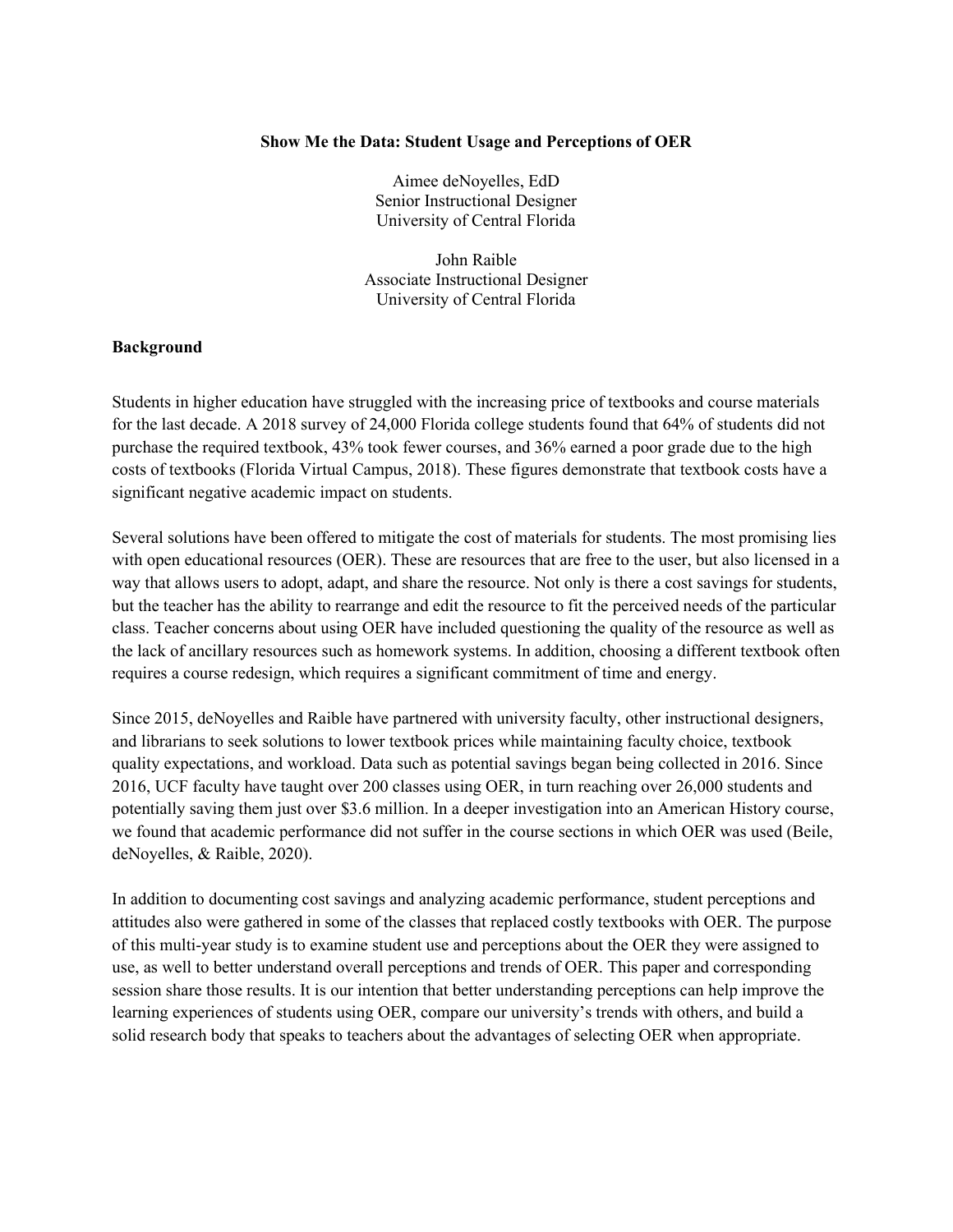#### **Participants and Methods**

Survey data was collected from 4,270 undergraduate students in the 2018-2019, 2019-2020, and 2020- 2021 academic years who were enrolled in 30 distinct courses which replaced a commercial textbook with an OER. Most courses fulfilled a general education requirement, such as U.S. History, College Physics, Elementary Spanish, and American Government, among others. Because of our work in OER, teachers were identified either through our direct work with them or from the list which documented the cost savings across campus, which was maintained by the library.

The survey consists of the items in the bulleted list below. Categories include device use, perceptions of the OER's usefulness, perceptions of free resources in general, and individual behaviors. Most are closedended and answered on a 5-point Likert scale, asking the student to select from "strongly agree" to "strongly disagree". There is one completely open-ended question which asks students to provide feedback about the resource they used.

# **Survey Items**

- What device did you use most frequently to access the book? *(desktop/laptop, smartphone, tablet, eBook reader)*
- The OER was: (1) easy to acquire; (2) easy to use; (3) easy to read; (4) easy to study from; (5) high in quality; (6) credible; (7) relevant; (8) valuable
- The OER: (1) supported my performance; (2) prepared me for quizzes and exams; (3) increased my interest in the subject; (4) increased my learning about the subject; (5) increased my enjoyment of the class; (6) encouraged me to think about the content in a new way;  $(7)$ challenged the way I think
- Please provide some feedback about the open textbook you used for this class. What improvements do you suggest? [open-ended]
- I would be more likely to use a textbook if it was available for free.
- In your opinion, the quality of free educational materials available online when compared with traditional materials (printed or digital materials available for purchase) is usually: *significantly worse to significantly better Likert scale*.
- Have you ever done any of the following? Select all that apply.
	- Not purchased a required resource because of cost
	- Delayed purchasing a resource because of cost
	- Shared a book with a peer because of cost
	- Not registered for a course because of cost of materials
	- Taken fewer courses because of cost of materials
- If all of your college books were free, how would you spend the saved money? Select all that apply. *Clothes, education, entertainment, food, health, housing, transportation, Other (can describe "Other").*
- How are your textbooks paid? Select all that apply. *You, parents, scholarship, loan, other*
- How is your tuition paid? Select all that apply. *You, parents, scholarship, loan, other*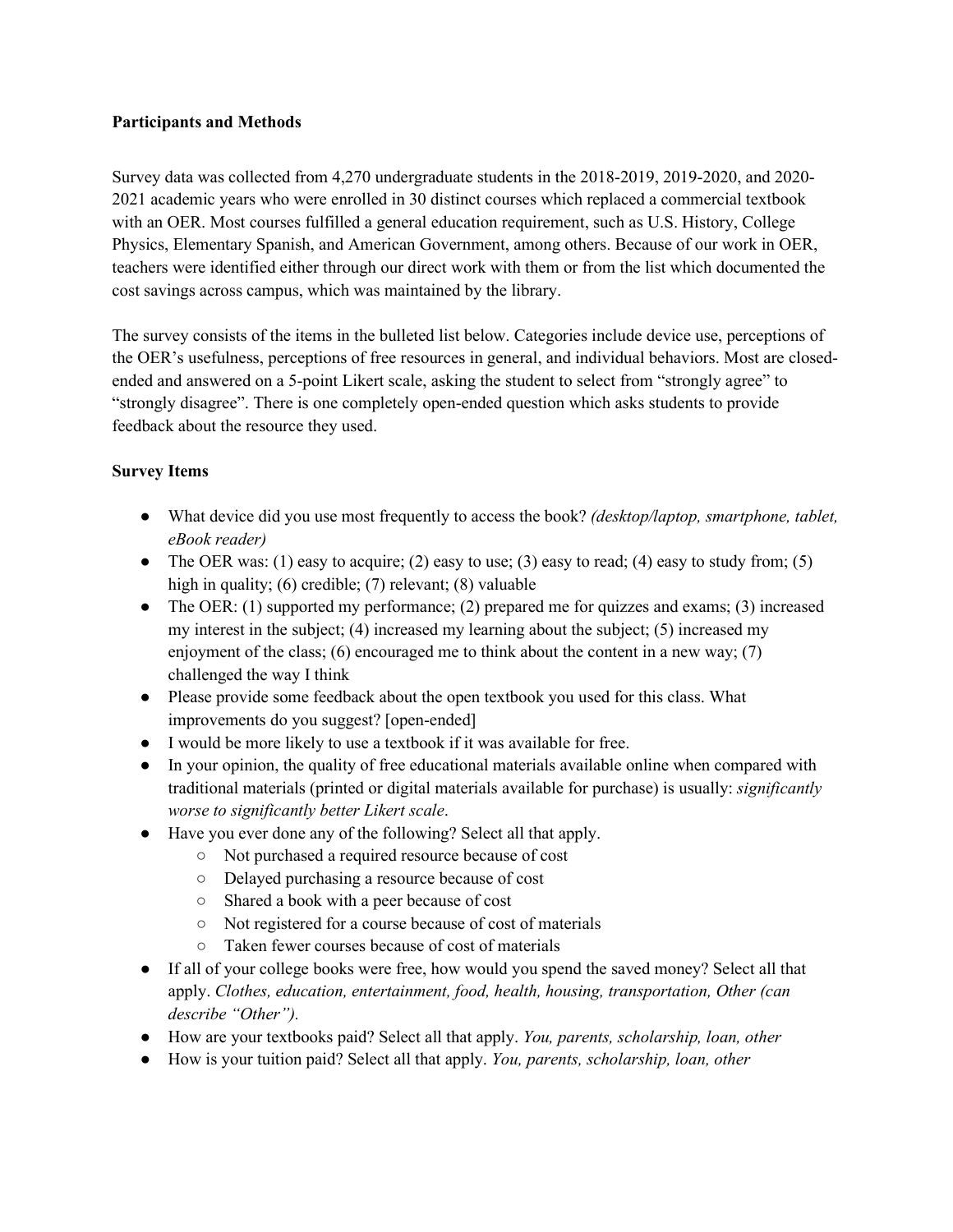Descriptive statistics were used to analyze the closed-ended survey results. For the open-ended question that asked students to provide feedback about the OER, each author independently coded 20% of the responses, and then came to an agreement on the final codes. Each author returned to their 20% of responses to make any adjustments. Codes include usability, content, and alignment, among others.

# **Findings**

Generally, students reported positively about their perceptions of the OER's quality (M=4.31), ease of reading (M=4.34), and support of their academic performance (M=4.14) (Table 1). One consistent finding has been the slightly lower ratings of items that ask the student if the OER increased their interest in the subject ( $M=3.70$ ) or increased their enjoyment of the class ( $M=3.61$ ). We suspect that if students using commercial textbooks were asked these same questions, similar results would be found.

| <b>Item</b>                          | <b>Mean (5-point Likert)</b> |
|--------------------------------------|------------------------------|
| Easy to use                          | 4.46                         |
| Easy to read                         | 4.34                         |
| Easy to study from                   | 4.11                         |
| High in quality                      | 4.31                         |
| Supported academic performance       | 4.14                         |
| Prepared me for quizzes and exams    | 4.04                         |
| Increased my interest in the subject | 3.70                         |
| Increased my enjoyment of the class  | 3.61                         |

**Table 1**. Perceptions of the OER.

# **Themes**

Several qualitative themes emerged when analyzing the open-ended question which asked students to suggest improvements to the OER. A total of 525 comments were coded. However, it is important to note  $60\%$  of those responses ( $n=317$ ) the authors reviewed were "no suggestions - it's great!"

- $\bullet$  *12% of responses (n = 65) addressed Content*. There was a desire for more interactive elements like quizzes, teacher annotations, and answers to practice problems.
- *9% of responses (n=47) addressed Usability*. Features like highlighting, keyword search, and table of contents were cited.
- *8% of responses (n=44) expressed Gratitude*. "As a student who works to pay for everything myself, I more than appreciate the digital textbook and its free availability to students."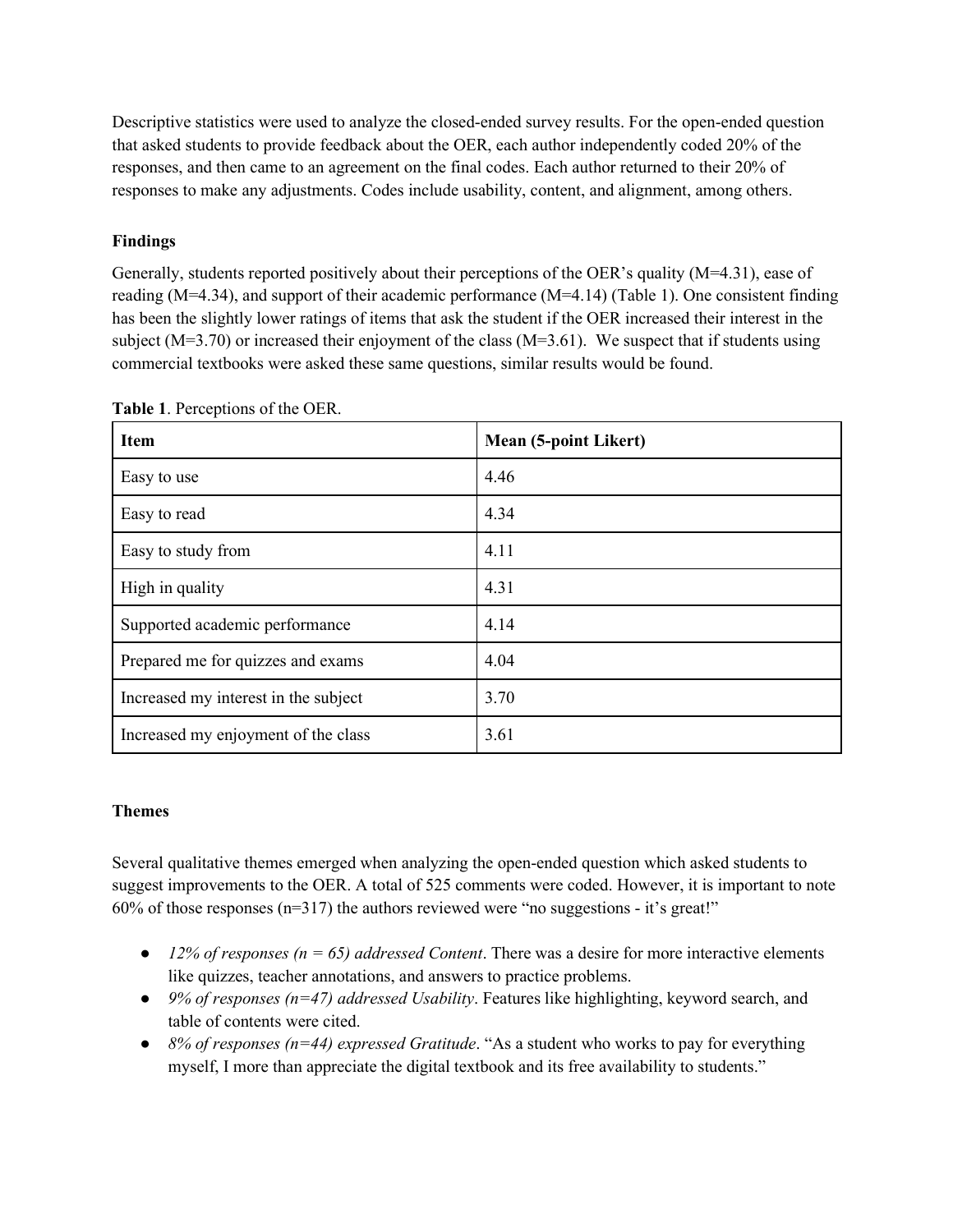- $\bullet$  *4.5% of responses (n = 24) addressed on Access.* Some wanted the entire resource, some wanted the resource to be shared throughout the modules.
- *3.5% of responses (n= 18) addressed Alignment*. "Although the material covered in the textbook appears in the exam, sometimes the textbook felt separate from the rest of the class and material we were covering."
- *1.5% of responses (n=8) addressed a Preference for print*. "I wish that it was easier to print because I often prefer studying and taking notes with a physical copy of the textbook."

# **Students Beyond the Course**

To better understand general behaviors associated with affordability, we asked students how they would spend the money if their course materials were free. Table 2 displays their responses, before and after the onset of COVID-19 crisis. Housing has emerged as the top factor, surpassing food which had consistently been the most selected item. This serves as a powerful talking point to faculty who may not be struggling with housing or food insecurity, especially through the COVID-19 pandemic.

When asked about purchasing habits, the results revealed that 32% of student respondents named themselves as primarily responsible for purchasing course materials, while only 16% named themselves as primarily responsible for tuition. This also points to the burdens placed on students with respect to material fees.

| Item           | <b>Before March 2020 (n=1630)</b> | After March 2020 (n=1838) |
|----------------|-----------------------------------|---------------------------|
| Food           | 20.6%                             | 20.2%                     |
| Housing        | 18.1%                             | 21.2%                     |
| Transportation | 14.2%                             | 14.0%                     |
| Education      | 15.3%                             | 15.9%                     |
| Entertainment  | 7.8%                              | 6.5%                      |
| Health         | 12.6%                             | 12.9%                     |
| Clothes        | 7.9%                              | $6.0\%$                   |
| Other          | 3.4%                              | 3.2%                      |

**Table 2.** How would you spend the saved money? Select all that apply.

# **Conclusion**

This ongoing study demonstrates the paradigm shifting impact of OER on students and faculty. Several implications can be drawn. First, the feedback from students on the quality and usefulness of OER is positive. These results confirm the growing body of research that has found that students perceive OER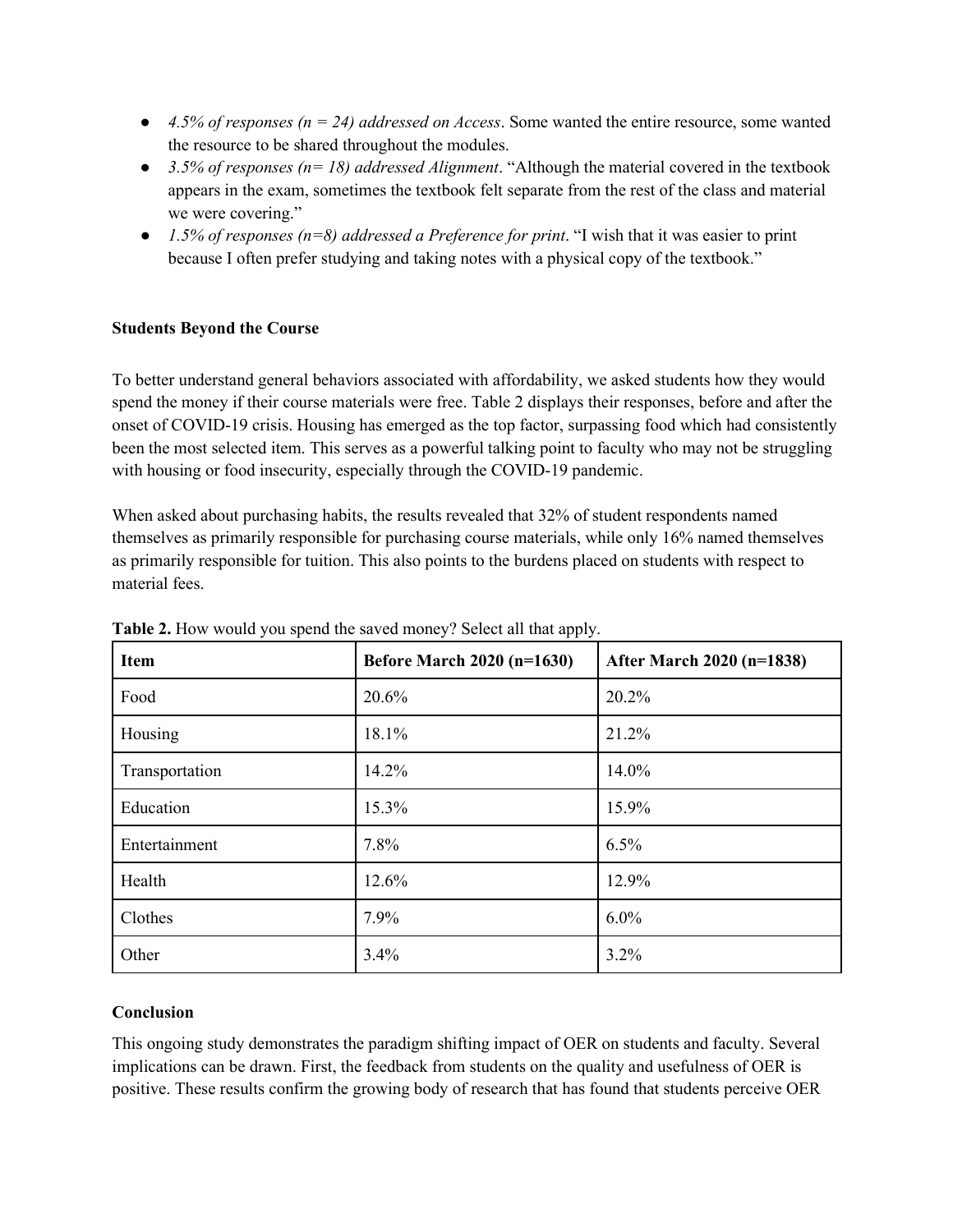favorably, and OER quality is perceived as equal or greater than commercial textbooks (Clinton & Khan, 2019; Cuttler, 2019; Hilton, 2020). This type of positive feedback is another benefit which can influence faculty's future adoption. Second, collecting information like who pays for course materials, and how they'd spend the saved money, demonstrates the struggles that their students face. Third, students prefer flexibility in their interactions with the textbook. Following the CAST (2018) Universal Design for Learning (UDL) principle of multiple means of representation, providing students choice on format (print or digital), connectivity (online vs offline), and navigation (whole book or one chapter at a time) allows for students to use the textbook in various and sometimes unexpected ways. As part of the course orientation, faculty need to be explicit on the multiple ways that students can access the resource, with an explanation of why the flexibility is offered. Fourth, more interactive elements like those offered through tools like H5P and Hypothesis should be utilized, as they actually take advantage of the digital nature of the resource. Finally, it is important to make sure the resources and assessments in the course are aligned.

Anecdotally, we have heard a connection between gratitude and student perceptions of instruction ratings. This should be further explored, as it would be a motivator for faculty to take on the challenge of redesigning their course around a new resource. Running the survey in courses that require commercial textbooks would also serve as a control of sorts.

#### **References**

- Beile, P., deNoyelles, A., & Raible, J. (2020). Analysis of an open textbook adoption in an American History course: Impact on student academic outcomes and behaviors. *College & Research Libraries, 81*(4), 721-736.<https://crl.acrl.org/index.php/crl/article/view/24437/32266>
- CAST (2018). Universal Design for Learning Guidelines version 2.2. [http://udlguidelines.cast.org](http://udlguidelines.cast.org/)
- Clinton, V., & Khan, S. (2019). Efficacy of Open Textbook Adoption on Learning Performance and Course Withdrawal Rates: A Meta-Analysis. *AERA Open*, *5*(3), 2332858419872212. <https://doi.org/10.1177/2332858419872212>
- Cuttler, C. (2019). Students' Use and Perceptions of the Relevance and Quality of Open Textbooks Compared to Traditional Textbooks in Online and Traditional Classroom Environments. *Psychology Learning & Teaching*, *18*(1), 65–83.<https://doi.org/10.1177/1475725718811300>
- deNoyelles, A., & Raible, J. (October, 2017). Exploring the use of e-textbooks in higher education: A multiyear study. *EDUCAUSE Review.* [https://er.educause.edu/articles/2017/10/exploring-the-use](https://er.educause.edu/articles/2017/10/exploring-the-use-of-e-textbooks-in-higher-education-a-multiyear-study)[of-e-textbooks-in-higher-education-a-multiyear-study](https://er.educause.edu/articles/2017/10/exploring-the-use-of-e-textbooks-in-higher-education-a-multiyear-study)

Florida Virtual Campus. (2018). 2018 Florida student textbook & course materials survey. Tallahassee, FL.

Hilton, J. (2020). Open educational resources, student efficacy, and user perceptions: A synthesis of research published between 2015 and 2018. *Educational Technology Research and Development, 68*(3), 853–876.<https://doi.org/10.1007/s11423-019-09700-4>